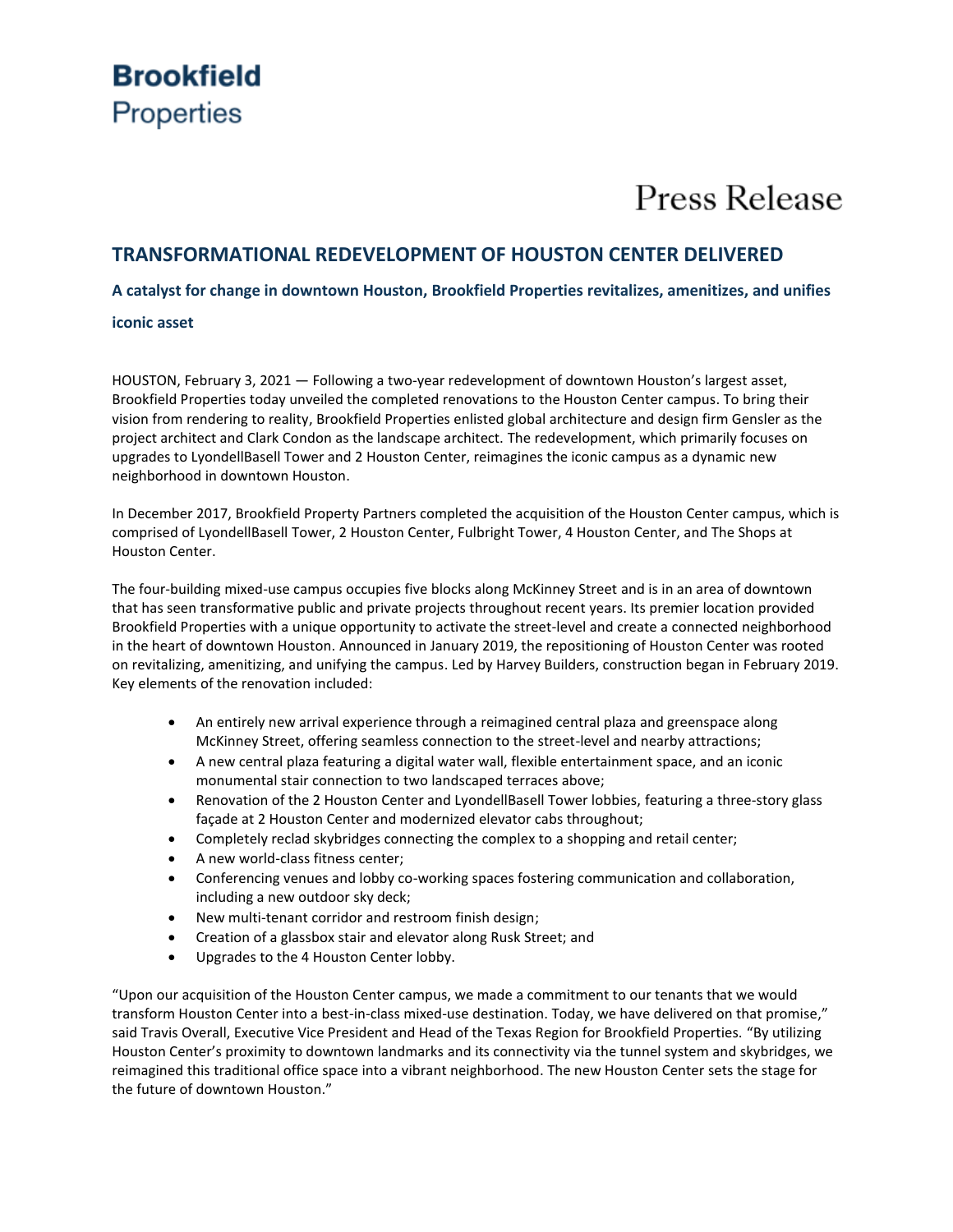"Brookfield Properties has done a tremendous job on the reimagining of Houston Center," said Bob Eury, Central Houston's President. "Their vision of blending dynamic indoor and outdoor spaces is a major win for their tenants, creating lots of new and innovative ways and places to work, relax and play. In addition, they've transformed McKinney Street into an even more walkable corridor; we can't wait to see it activated as workers, visitors and new businesses return to Downtown."

To unify the campus, Clark Condon prioritized connectivity and circulation in their landscaping plan to create a more walkable, pedestrian-friendly destination. One lane of traffic from McKinney Street between the blocks on Fannin and Caroline Streets was removed, while the pre-existing sloped courtyard was brought down to streetlevel to facilitate more pedestrian traffic. Upon completion, the new Houston Center will boast approximately 24,000 square feet of added pedestrian and greenspace.

What was previously a passive courtyard will now be a vibrant central plaza outfitted with movable furniture for flexibility and programming for both public and tenant-facing events. Different seating combinations were integrated throughout to address the needs of the user, whether for working, relaxing, or socializing.

"Houston Center is such an important project for downtown Houston and our firm. The opportunity to transform five blocks of downtown from a vehicular oriented area to a new pedestrian-focused, green, public space filled with amenities is unparalleled," said Sheila Condon, Principal and Owner of Clark Condon. "We have truly enjoyed our collaboration with the Brookfield Properties and Gensler teams!"

"Beyond transformational design, the re-positioning of Houston Center brings more transformative experiences per square foot than anywhere else downtown, from the street to the sky bridges above," said Dean Strombom, FAIA, Principal at Gensler. "Through the careful re-imagining and re-prioritizing of spaces inside and out, we were able to bring clarity to circulation paths, abundant light through transparent glazing on public floor façades, and inviting green spaces on multiple levels. The team has delivered what is most important and attractive to workers today – inspired, daylit spaces, indoor/outdoor connectivity and activated amenities."

A monumental spiral staircase connects the central plaza to the campus. This element of the renovation serves as an identifiable marker for this district and creates a connection to the streetscape for tenants and visitors, in addition to being an elegant piece of functional artwork.

Centrally located at LyondellBasell Tower is The Lift Fitness Center. Featuring floor-to-ceiling windows, the space overlooks the new central greenspace below. Open to all tenants, this complex-wide amenity is outfitted with firstclass equipment, locker rooms with towel service and has access to on-demand virtual fitness classes. Adjacent to The Lift Fitness Center is an outdoor plaza that can be utilized for fitness classes.

LyondellBasell Tower's adaptive conferencing venue, The Exchange Conference Center, is home to six conference rooms and an executive level boardroom. In addition to the conference center are two boardroom-style meeting rooms located under the social stair at the LyondellBasell Tower lobby. The social stair encourages employees to sit, relax, and congregate. Cool-toned terrazzo floors unify LyondellBasell Tower and 2 Houston Center, enhancing the cohesiveness of the campus.

Located at the corner of Fannin and McKinney Streets, the new three-story glass curtain wall at 2 Houston Center creates unobstructed views from inside and out and welcomes an abundance of natural lighting – a stark contrast from its historically dark façade. The pre-existing elephant trunk escalator was removed, and new escalators were built parallel to McKinney Street. The dark stone adjacent to the lobby escalators at 2 Houston Center contrasts the smooth white stone in the upper lobby, creating another layer of drama as visitors enter the building.

Following the January 2019 announcement of the redevelopment of Houston Center, Gensler's Houston office announced plans to relocate to 2 Houston Center in early 2020. Gensler's footprint at 2 Houston Center offered the firm endless possibilities for shifting from a traditional workplace-focused office into a far more multidimensional and interdisciplinary practice that enables creativity and innovation. Occupying two floors at 2